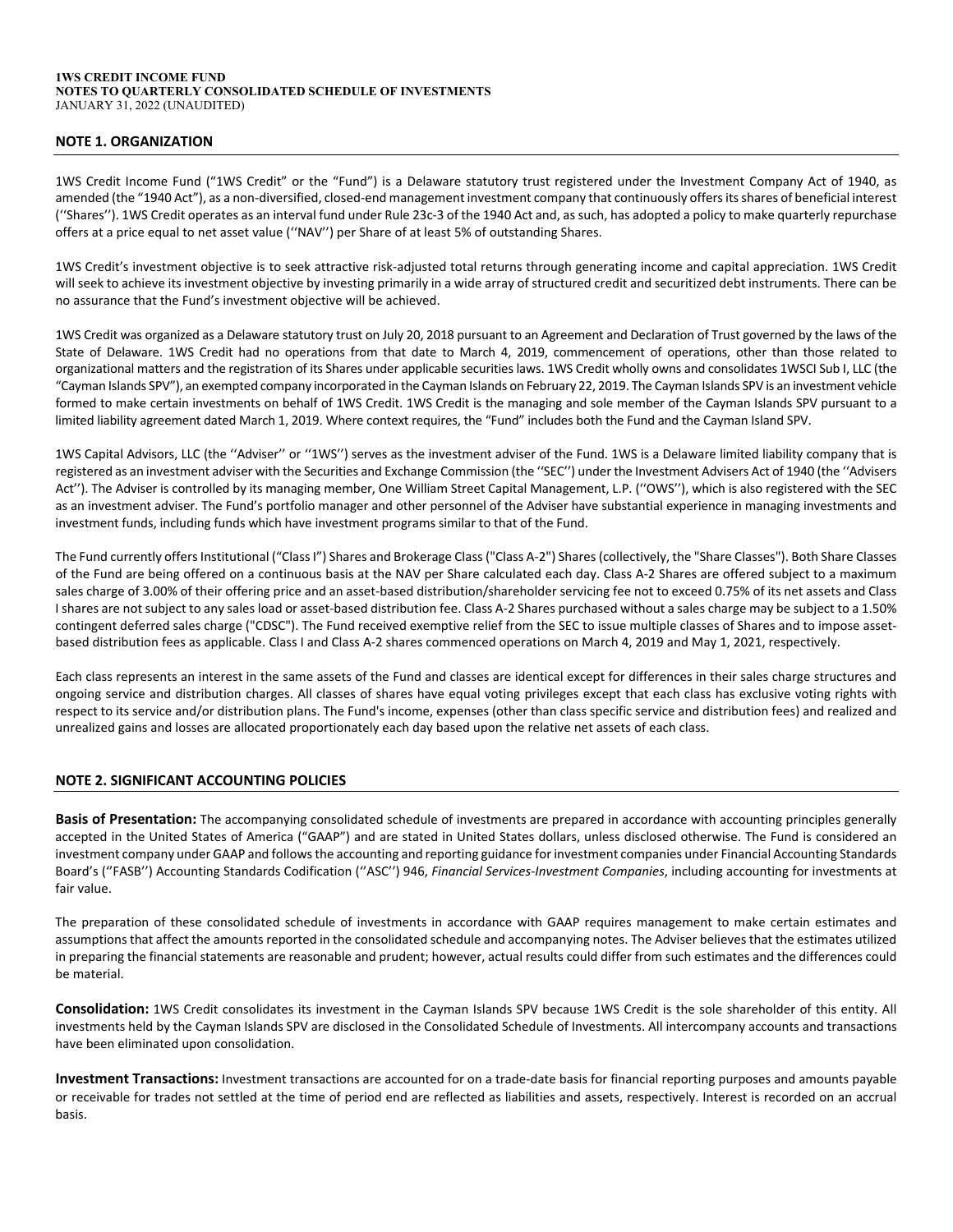The Fund may enter into derivative contracts for hedging purposes or to gain synthetic exposures to certain investments ("Derivatives"). Derivatives are financial instruments whose values are based on an underlying asset, index, or reference rate and include futures, swaps, swaptions, options, or other financial instruments with similar characteristics.

The Board of Trustees (the "Board") has adopted valuation policies and procedures for the Fund and has delegated the day‐to‐day responsibility for fair value determinations to the Adviser and the Administrator (defined below). The Fund's valuation committee (the "Valuation Committee") (comprised of officers of the Adviser and established pursuant to the policies and procedures adopted by the Board) has the day‐to‐day responsibility for overseeing the implementation of the Fund's valuation policies and procedures and fair value determinations (subject to review and ratification by the Board).

Fund Valuation: Class I and Class A-2 Shares are offered at NAV. The NAV per share of each class is determined daily. The Fund's NAV per share is calculated by subtracting liabilities (including accrued expenses and indebtedness) from the total assets of the Fund (the value of the investments plus cash or other assets, including interest accrued but not yet received). The Fund's NAV is then allocated pro-rata between the share classes, adjusting for share class specific liabilities. The NAV of each share class is then divided by the total number of Shares outstanding of each share class at each day's end.

## **NOTE 3. PORTFOLIO VALUATION:**

ASC 820 *Fair Value Measurement* defines fair value as an exit price representing the amount that would be received to sell an asset or paid to transfer a liability in an orderly transaction between market participants. ASC 820 establishes a fair value hierarchy for inputs used in measuring fair value and maximizes the use of observable inputs and minimizes the use of unobservable inputs by prioritizing the use of the most observable input when available.

Valuation inputs broadly refer to the assumptions market participants would use in pricing the asset or liability, including assumptions about risk. ASC 820 distinguishes between: (i) observable inputs, which are based on market data obtained from parties independent of the reporting entity, and (ii) unobservable inputs, which reflect the Adviser's own assumptions about the judgments market participants would use. A financial instrument's level within the fair value hierarchy is based on the lowest level of any input that is deemed significant to the fair value measurement. When a valuation uses multiple inputs from varying levels of the fair value hierarchy, the hierarchy level is determined based on the lowest level input that is significant to the fair value measurement in its entirety.

Level 1— Inputs that are unadjusted, quoted prices in active markets for identical assets or liabilities.

Level 2— Inputs (other than quoted prices included in Level 1) that are observable, either directly or indirectly.

Level 3— Inputs that are unobservable and reflect the Adviser's best estimate of what market participants would use in pricing the asset or liability. This includes situations where there is little, if any, market activity for the asset or liability.

Generally, the Fund expects to be able to obtain pricing from independent third-party sources on many of its investments. However, in certain circumstances where such inputs are difficult or impractical to obtain or such inputs are deemed unreliable, 1WS may fair value certain investments using internal manager marks. As of January 31, 2022, approximately 2% of the investments held by the Fund were valued using internal manager marks.

The following factors may be pertinent in determining fair value: security covenants, call protection provisions and information rights; cash flows, the nature and realizable value of any collateral; the debt instrument's ability to make payments; the principal markets and financial environment in which the debt instrument operates; publicly available financial ratios of peer companies; changes in interest rates for similar debt instruments; and enterprise values, among other relevant factors.

Determination of fair value involves subjective judgments and estimates not susceptible to substantiation by auditing procedures. Due to the inherent uncertainty of determining the fair value of investments that do not have readily available market quotations, the fair value of these investments may differ significantly from the values that would have been used had such market quotations existed for such investments, and any such differences could be material. Accordingly, under current accounting standards, the notes to the Fund's consolidated financial statements will refer to the uncertainty with respect to the possible effect of such valuations, and any change in such valuations, on the Fund's financial statements.

The following tables summarize the Fund's financial instruments classified as assets and liabilities measured at fair value by level within the fair value hierarchy as of January 31, 2022:

| Investments in Securities at Fair Value | ∟evel 1           | Level 2    | Level 3    | Total      |
|-----------------------------------------|-------------------|------------|------------|------------|
| Residential Mortgage-Backed Securities  | $- S$             | 34.291.196 |            | 34.291.196 |
| Commercial Mortgage-Backed Securities   | $\qquad \qquad -$ | 19.771.074 | 2.000.000  | 21,771,074 |
| Asset-Backed Securities                 | $\qquad \qquad -$ | 37.377.352 | 15.503.317 | 52,880,669 |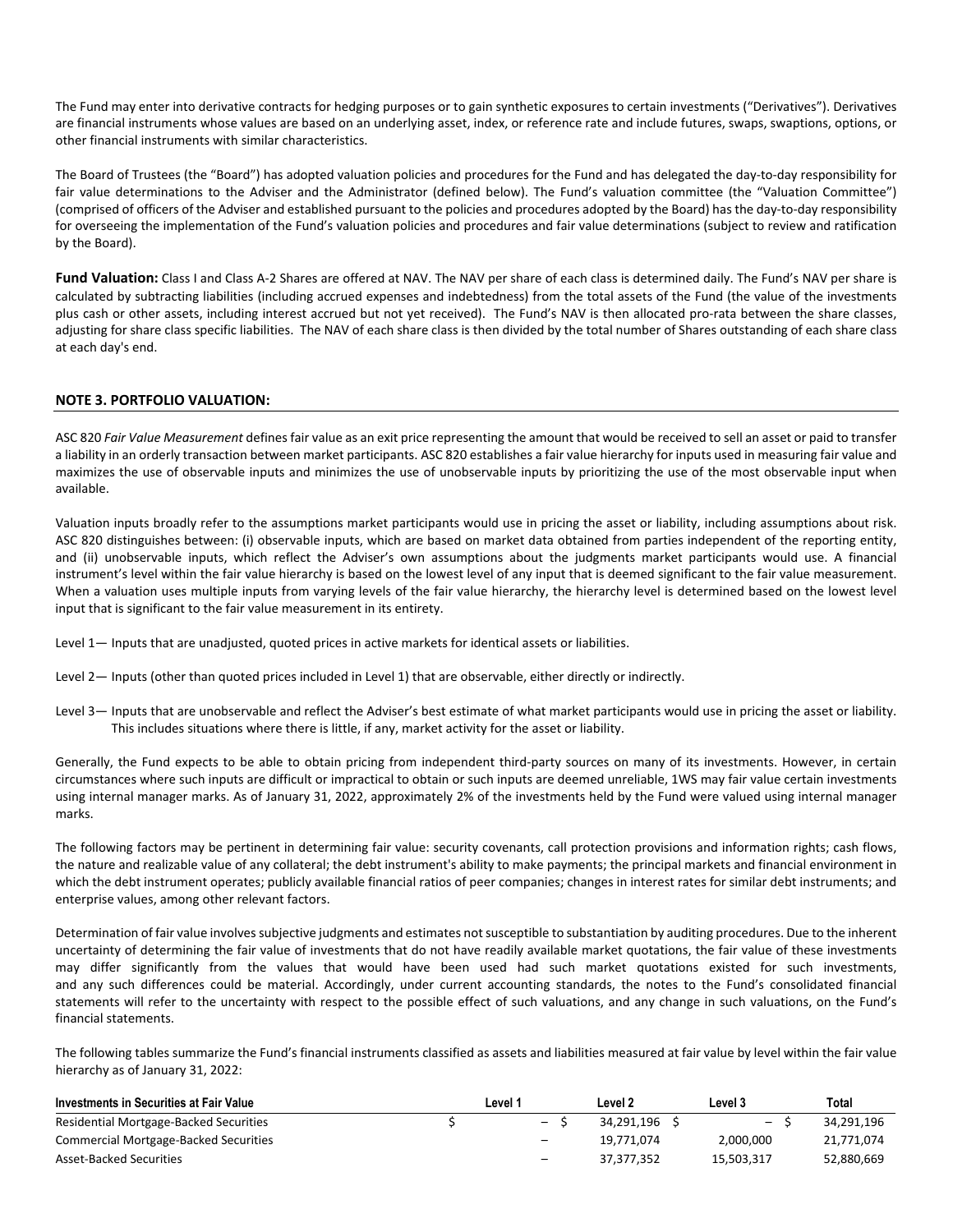| <b>Collateralized Loan Obligations</b> |            |    | 20,052,493  |   | 5,869,365  |    | 25,921,858  |
|----------------------------------------|------------|----|-------------|---|------------|----|-------------|
| <b>Preferred Stocks</b>                | 648,383    |    |             |   |            |    | 648,383     |
| Money Market Funds                     | 14,806,113 |    |             |   |            |    | 14,806,113  |
| Total                                  | 15,454,496 | s  | 111,492,115 | s | 23,372,682 | S. | 150,319,293 |
| <b>Derivative Instruments</b>          |            |    |             |   |            |    |             |
| Assets:                                |            |    |             |   |            |    |             |
| <b>Future Contracts</b>                | 600.700    | -S | – \$        |   | – \$       |    | 600,700     |
| Credit Default Swap Contracts          |            |    | 42,355      |   |            |    | 42,355      |
| Liabilities:                           |            |    |             |   |            |    |             |
| <b>Future Contracts</b>                | (90, 981)  |    |             |   |            |    | (90, 981)   |
| Credit Default Swap Contracts          |            |    | (186, 157)  |   |            |    | (186, 157)  |
| Total                                  | 509,719    |    | (143, 802)  | ב | -          |    | 365,917     |

The following table discloses the purchase of Level 3 portfolio investments as well as the value of transfers into or out of Level 3 for the period ended January 31, 2022 of the Fund's Level 3 portfolio investments:

| <b>1WS Credit Income Fund</b>                    | Asset-Backed<br><b>Securities</b> | <b>Collateralized</b><br>Loan<br><b>Obligations</b> | <b>Commercial</b><br>Mortgage<br><b>Backed</b><br><b>Securities</b> | Total        |
|--------------------------------------------------|-----------------------------------|-----------------------------------------------------|---------------------------------------------------------------------|--------------|
| Balance as of October 31, 2021                   | \$10,591,228                      | \$6,161,282                                         | \$2,000,000                                                         | \$18,752,510 |
| Accrued discount/ premium                        | (958,068)                         |                                                     |                                                                     | (958,068)    |
| Realized Gain/(Loss)                             | (114, 591)                        |                                                     |                                                                     | (114, 591)   |
| Change in Unrealized Appreciation/(Depreciation) | (588, 259)                        | (126, 343)                                          | ۰                                                                   | (714, 602)   |
| Purchases                                        | 4,734,766                         |                                                     |                                                                     | 4,734,766    |
| Sales Proceeds                                   | (119, 140)                        | (165, 574)                                          | ۰                                                                   | (284, 714)   |
| Transfer into Level 3                            | 1,957,381                         | ۰                                                   |                                                                     | 1,957,381    |
| Transfer out of Level 3                          |                                   |                                                     |                                                                     |              |
| Balance as of January 31, 2022                   | \$15,503,317                      | \$5,869,365                                         | \$2,000,000                                                         | \$23,372,682 |

Net change in unrealized appreciation /(depreciation) attributable to Level 3 investments held at January 31, 2022  $\frac{1}{5}$  (622,035)  $\frac{1}{5}$  (126,343)  $\frac{1}{5}$  -  $\frac{1}{5}$  (748,378)

The following table presents additional information about the valuation methodologies and inputs used for investments that are measured at fair value and categorized within Level 3 as of January 31, 2022:

#### **Quantitative Information about Level 3 Fair Value Measurements**

| <b>Asset Class</b>                           | <b>Fair Value</b> | <b>Valuation Technique</b> | Unobservable Inputs    | <b>Value/Range</b>    |
|----------------------------------------------|-------------------|----------------------------|------------------------|-----------------------|
| <b>Asset-Backed Securities</b>               | \$14,612,650      | Broker pricing             | Indicative quotes      | \$54-\$63,366         |
| <b>Asset-Backed Securities</b>               | \$890.667         | <b>Internal Model</b>      | Loss severity analysis | $SO^{(1)}-S100^{(2)}$ |
| <b>Collateralized Loan Obligations</b>       | \$5,869,365       | Broker pricing             | Indicative quotes      | \$43-\$790            |
| <b>Commercial Mortgage Backed Securities</b> | \$2,000,000       | Internal Model             | Loss severity analysis | \$100                 |

 $(1)$ Input is due to 100% loss experienced by investment.

(2) Input is due to immaterial delinquencies on the underlying collateral.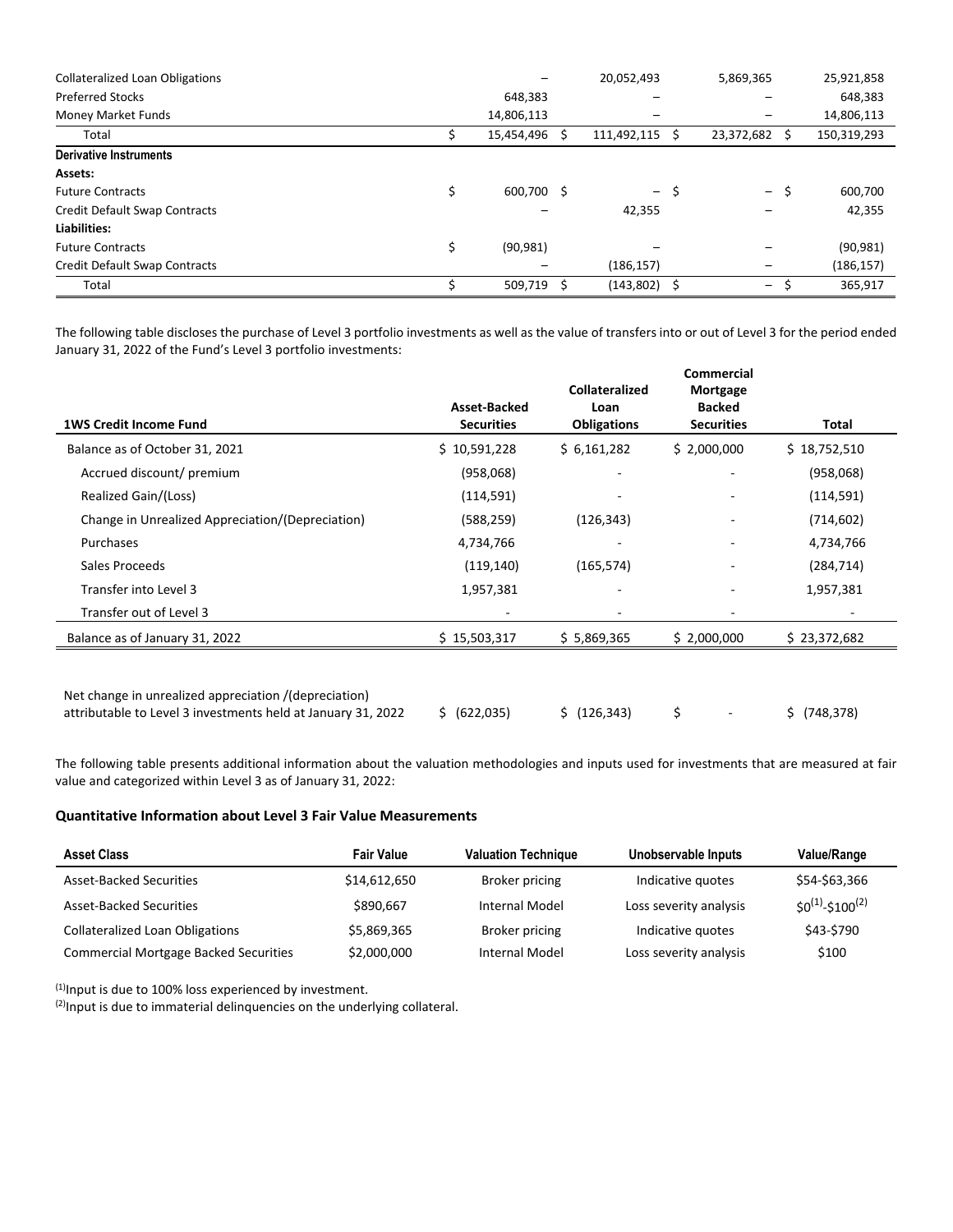# 1WS CREDIT INCOME FUND CONSOLIDATED SCHEDULE OF INVESTMENTS **January 31, 2022 (Unaudited)**

|                                                                                                             |                                            | <b>Maturity</b> |        | Principal         | Fair              |
|-------------------------------------------------------------------------------------------------------------|--------------------------------------------|-----------------|--------|-------------------|-------------------|
| <b>Description</b>                                                                                          | Rate                                       | Date(a)         | Amount |                   | Value             |
| MORTGAGE-BACKED SECURITIES (47.89%)                                                                         |                                            |                 |        |                   |                   |
| Residential (29.29%)                                                                                        |                                            |                 |        |                   |                   |
| Alternative Loan Trust, Series 2007-17CB, Class 1A6 <sup>(b)</sup>                                          | 1M US L + 0.50%                            | 08/25/37        | \$     | 889,550           | \$<br>477,421     |
| Alternative Loan Trust, Series 2007-21CB, Class 2A2 <sup>(b)</sup>                                          | 28.40% - 1M US L                           | 09/25/37        |        | 37,308            | 51,105            |
| Alternative Loan Trust, Series 2007-21CB, Class 2A3 <sup>(b)</sup>                                          | 1M US L + 0.50%                            | 09/25/37        |        | 1,100,228         | 446,252           |
| Alternative Loan Trust, Series 2007-21CB, Class 2A4(b)(c)                                                   | 5.60% - 1M US L                            | 09/25/37        |        | 1,017,004         | 232,996           |
| APS Resecuritization Trust, Series 2014-1, Class 1M(b)(d)                                                   | 1.52%                                      | 08/28/54        |        | 2,233,311         | 615,947           |
| Banc of America Funding, Series 2007-5, Class CA8(b)(c)                                                     | 5.35% - 1M US L                            | 07/25/37        |        | 3,118,658         | 625,915           |
| Bear Stearns Mortgage Funding Trust, Series 2006-AR1, Class 1A2(b)(e)                                       | 1M US L + 0.25%                            | 07/25/36        |        | 341,396           | 408,855           |
| Bear Stearns Mortgage Funding Trust, Series 2006-AR5, Class 2A2(b)(e)                                       | 1M US L + 0.23%                            | 01/25/37        |        | 951,940           | 1,048,657         |
| Bellemeade Re 2020-3, Ltd., Series 2020-3A, Class M2(b)(d)                                                  | 1M US L + 4.85%                            | 10/25/30        |        | 682,000           | 712,826           |
| Bellemeade Re, Ltd., Series 2021-1A, Class M2(b)(d)                                                         | 30D US SOFR + 4.85%                        | 03/25/31        |        | 500,000           | 532,600           |
| CIT Mortgage Loan Trust, Series 2007-1, Class 1M2(b)(d)(e)                                                  | 1M US L + 1.75%                            | 05/25/22        |        | 1,000,000         | 961,900           |
| Citicorp Residential Mortgage Trust, Series 2006-2, Class M2 <sup>(e)(f)</sup>                              | 5.12%                                      | 09/25/36        |        | 2,000,000         | 1,966,200         |
| Countrywide Alternative Loan Trust, Series 2005-64CB, Class 1A17                                            | 5.50%                                      | 12/25/35        |        | 246,685           | 161,406           |
| Domi BV, Series 2020-1, Class F(b)(e)                                                                       | 6.50% - 3M EUR L                           | 04/15/52        | €      | 500,000           | 569,923           |
| Domi BV, Series 2020-1, Class X2(b)(e)                                                                      | 6.75% - 3M EUR L                           | 04/15/52        |        | 500,000           | 572,451           |
| Domi BV, Series 2021-1, Class E(b)                                                                          | 6.50% - 3M EUR L                           | 06/15/26        |        | 411,000           | 465,337           |
| Domi BV, Series 2021-1, Class X2 <sup>(b)</sup>                                                             | 6.50% - 3M EUR L                           | 06/15/26        |        | 411,000           | 465,476           |
| Eagle RE, Ltd., Series 2021-1, Class $M2^{(b)(d)(e)}$                                                       | 30D US SOFR + 4.45%                        | 10/25/33        | Ş.     | 1,048,000         | 1,092,645         |
| Finance Ireland Rmbs, Series 3, Class F(b)                                                                  | 4.23% - 3M EUR L                           | 06/24/61        | €      | 420,000           | 473,121           |
|                                                                                                             |                                            | 12/16/71        | £      |                   |                   |
| Finsbury Square 2021-2 PLC, Series 2021-2X, Class G(b)<br>Finsbury Square PLC, Series 2019-3, Class X(b)(e) | 3M SONIA IR + 5.25%<br>3M SONIA IR + 3.90% | 12/16/69        |        | 371,000<br>26,673 | 496,812<br>35,944 |
|                                                                                                             |                                            |                 |        |                   |                   |
| First Franklin Mortgage Loan Trust, Series 2005-FF12, Class M3 <sup>(b)</sup>                               | 1M US L + 0.75%                            | 11/25/36        | S.     | 1,949,016         | 1,480,862         |
| Fremont Home Loan Trust, Series 2004-C, Class M3 <sup>(b)</sup>                                             | 1M US L + 1.73%                            | 08/25/34        |        | 71,217            | 72,712            |
| GSAA Home Equity Trust, Series 2007-8, Class A4 <sup>(b)</sup>                                              | 1M US L + 1.20%                            | 08/25/37        |        | 547,743           | 339,436           |
| GSAMP Trust, Series 2005-WMC1, Class M2(b)(e)                                                               | 1M US L + 0.78%                            | 09/25/35        |        | 728,703           | 684,471           |
| JP Morgan Mortgage Acquisition Corp., Series 2005-OPT2, Class M7 <sup>(b)</sup>                             | 1M US L + 2.48%                            | 12/25/35        |        | 216,620           | 272,725           |
| JP Morgan Mortgage Acquisition Corp., Series 2006-FRE2, Class M3 <sup>(b)</sup>                             | 1M US L + 0.56%                            | 02/25/36        |        | 852,456           | 864,390           |
| JP Morgan Mortgage Acquisition Trust, Series 2006-HE2, Class M2 <sup>(b)</sup>                              | 1M US L + 0.48%                            | 07/25/36        |        | 1,079,929         | 1,243,863         |
| JP Morgan Mortgage Trust, Series 2005-A5, Class TB1 <sup>(b)</sup>                                          | 2.53%                                      | 08/25/35        |        | 29,763            | 29,823            |
| Lansdowne Mortgage Securities No 1 PLC, Series 2006-1, Class M2 <sup>(b)(e)</sup>                           | 0.84% - 3M EUR L                           | 06/15/45        | €      | 500,000           | 411,068           |
| Lehman Mortgage Trust, Series 2007-5, Class 6A1 <sup>(b)(e)</sup>                                           | 1M US L + 0.32%                            | 10/25/36        | \$     | 797,007           | 441,861           |
| Miravet Sarl - Compartment, Series 2019-1, Class E(b)(e)                                                    | 3.00% - 3M EUR L                           | 05/26/65        | €      | 500,000           | 527,962           |
| Miravet Sarl - Compartment, Series 2020-1, Class E(b)(e)                                                    | 4.00% - 3M EUR L                           | 05/26/65        |        | 1,000,000         | 1,073,788         |
| Nationstar Home Equity Loan Trust, Series 2007-B, Class M2 <sup>(b)</sup>                                   | 1M US L + 0.47%                            | 04/25/37        |        | \$1,080,427       | 1,589,416         |
| New Century Home Equity Loan Trust, Series 2005-2, Class M6 <sup>(b)</sup>                                  | $1M$ US L + $1.02\%$                       | 06/25/35        |        | 303,004           | 300,338           |
| Ownit Mortgage Loan Trust, Series 2005-4, Class M1 <sup>(b)(e)</sup>                                        | 1M US L + 0.83%                            | 08/25/36        |        | 1,282,473         | 1,277,472         |
| Polaris PLC, Series 2021-1, Class X2 <sup>(b)</sup>                                                         | 3M SONIA IR + 5.00%                        | 12/23/58        | £      | 366,000           | 501,733           |
| Polaris PLC, Series 2022-1, Class X2(b)                                                                     | 3M SONIA IR + 5.89%                        | 10/23/59        |        | 371,000           | 500,205           |
| Popular ABS Mortgage Pass-Through Trust, Series 2005-5, Class MF1 <sup>(f)</sup>                            | 3.60%                                      | 11/25/35        | \$     | 386,769           | 289,922           |
| Popular ABS Mortgage Pass-Through Trust, Series 2005-D, Class M1 <sup>(e)(f)</sup>                          | 3.55%                                      | 01/25/36        |        | 387,602           | 352,563           |
| Residential Accredit Loans, Inc., Series 2006-Q05, Class 1A2(b)(e)                                          | 1M US L + 0.19%                            | 05/25/46        |        | 907,114           | 1,137,430         |
| Residential Accredit Loans, Inc., Series 2006-QS9, Class 1A16(b)(e)                                         | 1M US L + 0.65%                            | 07/25/36        |        | 546,823           | 406,781           |
| Residential Accredit Loans, Inc., Series 2006-QS9, Class 1A5(b)(e)                                          | 1M US L + 0.70%                            | 07/25/36        |        | 806,166           | 616,717           |
| Residential Asset Securitization Trust, Series 2005-A15, Class 2A10 <sup>(b)</sup>                          | $1M$ US L + 0.45%                          | 02/25/36        |        | 1,400,721         | 482,268           |
| Residential Mortgage Securities 32 PLC, Series 2020-32X, Class F1 <sup>(b)(e)</sup>                         | 3M SONIA IR + 6.50%                        | 06/20/70        | £      | 500,000           | 730,549           |
| Soundview Home Loan Trust, Series 2005-OPT4, Class M2 <sup>(b)(e)</sup>                                     | $1M$ US L + 0.83%                          | 12/25/35        | \$     | 675,546           | 703,649           |
| Stratton Mortgage Funding, Series 2021-2X, Class X <sup>(b)(e)</sup>                                        | 3M SONIA IR + 4.00%                        | 07/20/60        | £      | 488,859           | 665,947           |
| Stratton Mortgage Funding PLC, Series 2021-3, Class X2(b)(e)                                                | 3M SONIA IR + 3.50%                        | 06/12/24        |        | 507,000           | 677,705           |
| SYON, Series 2020-2, Class E                                                                                | 6.27%                                      | 12/17/27        |        | 1,125,147         | 1,597,344         |
| Tower Bridge Funding PLC, Series 2021-1, Class X <sup>(b)</sup>                                             | 3M SONIA IR + 4.50%                        | 04/21/24        |        | 44,817            | 60,432            |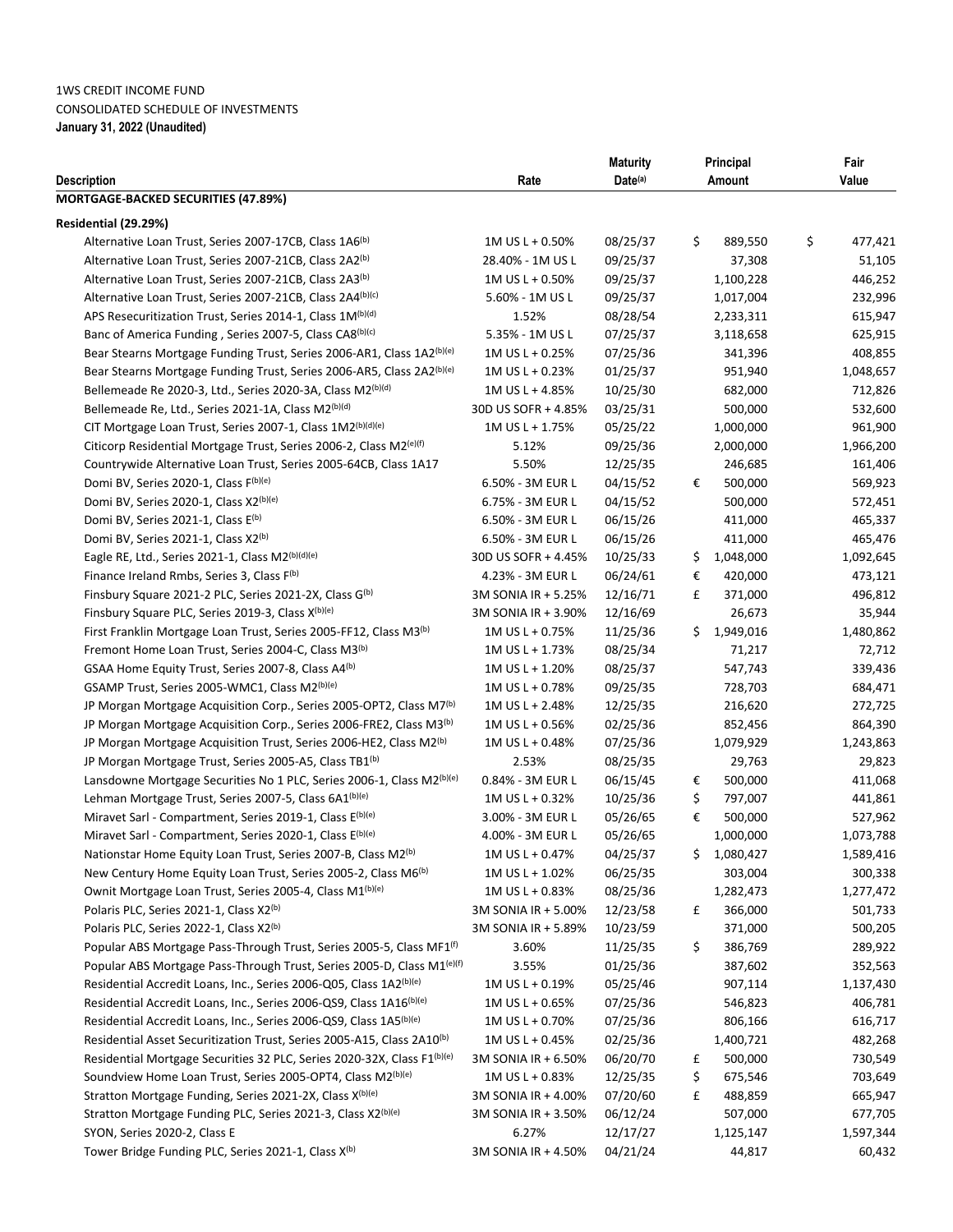| <b>Description</b>                                                                                             | Rate                | <b>Maturity</b><br>Date(a) |    | Principal<br>Amount | Fair<br>Value    |
|----------------------------------------------------------------------------------------------------------------|---------------------|----------------------------|----|---------------------|------------------|
| MORTGAGE-BACKED SECURITIES (continued)                                                                         |                     |                            |    |                     |                  |
| Triangle Re, Ltd., Series 2021-2, Class M1C(b)(d)                                                              | 1M US L + 4.50%     | 10/25/33                   | \$ | 500,000             | \$<br>511,300    |
| Twin Bridges PLC, Series 2021-1, Class X2(b)                                                                   | 3M SONIA IR + 5.00% | 03/12/26                   | £  | 363,000             | 484,586          |
| Twin Bridges PLC, Series 2021-2, Class X2(b)                                                                   | 1M SONIA IR + 4.40% | 09/12/26                   |    | 459,000             | 608,913          |
| Twin Bridges PLC, Series 2022-1, Class X2 <sup>(b)</sup>                                                       | 3M SONIA IR + 5.00% | 06/12/27                   |    | 377,000             | 494,301          |
| WaMu Mortgage Pass-Through Certificates, Series 2006-AR3, Class<br>$A1C^{(b)}$                                 | 12M US FED + 1.00%  | 02/25/46                   | \$ | 382,721             | 444,875          |
| <b>Total Residential Mortgage Backed Securities</b>                                                            |                     |                            |    |                     | \$<br>34,291,196 |
| Commercial (18.60%)                                                                                            |                     |                            |    |                     |                  |
| Ashford Hospitality Trust, Series 2018-KEYS, Class E(b)(d)                                                     | 1M US L + 4.15%     | 06/15/35                   |    | 2,000,000           | 1,901,600        |
| Atrium Hotel Portfolio Trust, Series 2018-ATRM, Class F(b)(d)                                                  | 1M US L + 4.00%     | 06/15/35                   |    | 1,194,000           | 1,126,181        |
| BAMLL Commercial Mortgage Securities Trust, Series 2021-JACX, Class<br>F(b)(d)                                 | 1M US L + 5.00%     | 09/15/23                   |    | 2,500,000           | 2,506,250        |
| BBCMS Mortgage Trust, Series 2021-AGW, Class F <sup>(b)(d)(e)</sup>                                            | 1M US L + 4.00%     | 06/15/26                   |    | 2,000,000           | 1,965,200        |
| BFLD Trust, Series 2021-FPM, Class D <sup>(b)(d)</sup>                                                         | 1M US L + 4.65%     | 06/15/26                   |    | 500,000             | 500,600          |
| BPR Trust, Series 2021-WILL, Class E(b)(d)                                                                     | 1M US L + 6.75%     | 06/15/23                   |    | 500,000             | 502,850          |
| Citigroup Commercial Mortgage Trust, Series 2013-GC17, Class D <sup>(b)(d)</sup>                               | 5.10%               | 11/10/23                   |    | 2,000,000           | 1,885,400        |
| Citigroup Commercial Mortgage Trust, Series 2016-C1, Class E(b)(d)                                             | 4.94%               | 05/10/26                   |    | 572,000             | 513,141          |
| COMM 2014-CCRE18 Mortgage Trust, Series 2014-CR18, Class E <sup>(d)</sup>                                      | 3.60%               | 07/15/24                   |    | 1,000,000           | 877,500          |
| COMM Mortgage Trust, Series 2015-PC1, Class D <sup>(b)(e)</sup>                                                | 4.32%               | 06/10/25                   |    | 500,000             | 455,550          |
| Commercial Mortgage Trust, Series 2014-FL5, Class KH2(b)(d)                                                    | 1M US L + 4.50%     | 08/15/31                   |    | 626,813             | 563,819          |
| GS Mortgage Securities Corp. Trust, Series 2020-DUNE, Class G(b)(d)                                            | 1M US L + 4.00%     | 12/15/21                   |    | 839,000             | 805,859          |
| J.P. Morgan Chase Commercial Mortgage Securities Trust, Series 2017-<br>FL11, Class E(b)(d)                    | 1M US L + 4.02%     | 10/15/32                   |    | 542,000             | 522,922          |
| JPMBB Commercial Mortgage Securities Trust, Series 2013-C15, Class<br>F(d)                                     | 3.59%               | 10/15/23                   |    | 560,000             | 511,952          |
| Morgan Stanley Bank of America Merrill Lynch Trust, Series 2014-C14,<br>Class $F(d)(e)$                        | 3.71%               | 02/15/24                   |    | 500,000             | 462,050          |
| Morgan Stanley Bank of America Merrill Lynch Trust, Series 2015-C25,<br>Class $E^{(b)(d)(e)}$                  | 4.53%               | 09/15/25                   |    | 660,000             | 614,724          |
| Morgan Stanley Bank of America Merrill Lynch Trust, Series 2015-C25,<br>Class $G^{(b)(d)(e)}$                  | 4.53%               | 09/15/30                   |    | 1,500,000           | 768,750          |
| Natixis Commercial Mortgage Securities Trust, Series 2019-FAME,<br>Class D(b)(d)(e)                            | 4.40%               | 08/15/24                   |    | 149,000             | 136,946          |
| Wells Fargo Commercial Mortgage Trust, Series 2015-NXS3, Class E <sup>(d)(e)</sup>                             | 3.15%               | 09/15/57                   |    | 1,311,000           | 1,140,832        |
| Wells Fargo Commercial Mortgage Trust, Series 2015-NXS3, Class F(d)                                            | 3.15%               | 09/15/57                   |    | 489,500             | 391,306          |
| Wells Fargo Commercial Mortgage Trust, Series 2015-NXS3, Class G <sup>(d)(e)</sup>                             | 3.15%               | 09/15/57                   |    | 814,500             | 609,165          |
| WFRBS Commercial Mortgage Trust, Series 2013-C11, Class E <sup>(b)(d)(e)</sup>                                 | 4.24%               | 03/15/45                   |    | 542,000             | 507,800          |
| WFRBS Commercial Mortgage Trust, Series 2013-C17, Class E <sup>(d)(e)</sup>                                    | 3.50%               | 12/15/46                   |    | 539,000             | 500,677          |
| Wilmot Plaza Mezz Loan, Class F(b)(g)                                                                          | 11.15%              | 10/01/31                   |    | 2,000,000           | 2,000,000        |
| <b>Total Commercial Mortgage Backed Securities</b>                                                             |                     |                            |    |                     | \$<br>21,771,074 |
| TOTAL MORTGAGE-BACKED SECURITIES (Cost \$52,000,285)                                                           |                     |                            |    |                     | \$<br>56,062,270 |
|                                                                                                                |                     |                            |    |                     |                  |
| <b>ASSET-BACKED SECURITIES (45.17%)</b><br>ACE Securities Corp. Home Equity Loan Trust, Series 2005-HE7, Class | 1M US L + 0.69%     | 11/25/35                   |    | 510,602             | 545,119          |
| $M2^{(b)}$                                                                                                     |                     |                            |    |                     |                  |
| Ares Lusitani-STC SA / Pelican Finance 2, Series 2021-2, Class E <sup>(b)</sup>                                | 6.40%               | 01/25/35                   | €  | 380,968             | 429,494          |
| Autonoria Spain 2021 FT, Series 2021-SP, Class G(b)(e)                                                         | 5.25%               | 01/31/39                   |    | 700,000             | 793,960          |
| BL Consumer Credit 2021, Series 2021-1, Class G                                                                | 5.80%               | 09/25/38                   |    | 561,000             | 644,622          |
| Brignole Co. 2021 SRL, Series 2021-2021, Class F(b)                                                            | 1M EUR L + 5.90%    | 07/24/36                   |    | 424,000             | 484,581          |
| Carvana Auto Receivables Trust, Series 2021-N2, Class E <sup>(d)</sup>                                         | 2.90%               | 04/10/26                   |    | \$1,373,000         | 1,339,911        |
| CFG Investments, Ltd., Series 2021-1, Class A(d)(e)                                                            | 4.70%               | 11/20/24                   |    | 1,350,000           | 1,379,565        |
| CFG Investments, Ltd., Series 2021-1, Class B(d)(e)                                                            | 5.82%               | 10/20/25                   |    | 1,724,000           | 1,771,582        |
| CFG Investments, Ltd., Series 2021-1, Class C(d)(e)                                                            | 7.48%               | 05/20/26                   |    | 833,000             | 855,408          |
| Countrywide Asset-Backed Certificates, Series 2005-2, Class M6 <sup>(b)</sup>                                  | 1M US L + 2.03%     | 08/25/35                   |    | 525,184             | 555,539          |
| Countrywide Asset-Backed Certificates, Series 2006-12, Class M1 <sup>(b)</sup>                                 | 1M US L + 0.45%     | 12/25/36                   |    | 609,535             | 550,532          |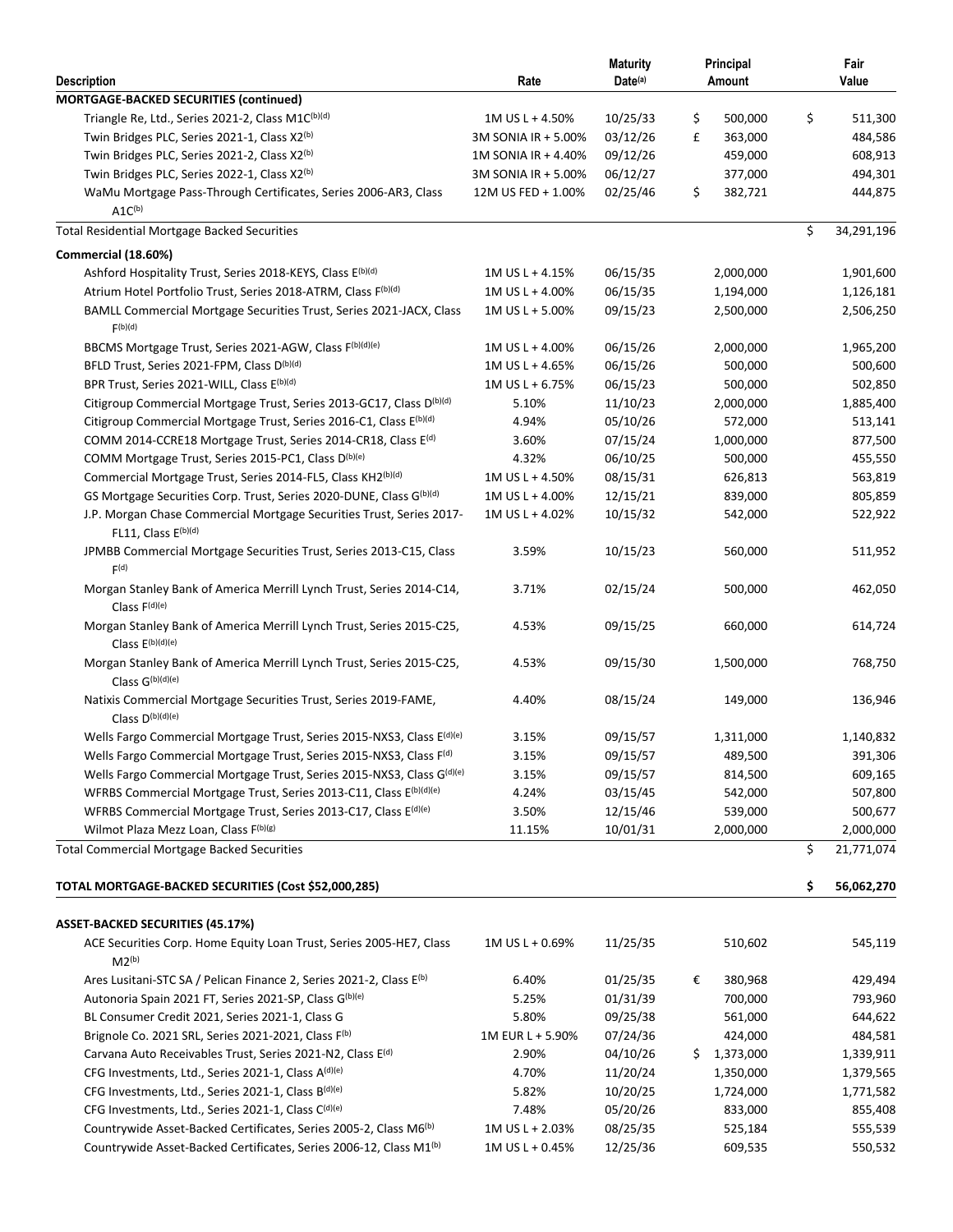| Description                                                                                           | Rate                | <b>Maturity</b><br>Date(a) |            | Principal<br>Amount | Fair<br>Value        |
|-------------------------------------------------------------------------------------------------------|---------------------|----------------------------|------------|---------------------|----------------------|
| <b>ASSET-BACKED SECURITIES (continued)</b>                                                            |                     |                            |            |                     |                      |
| CPS Auto Receivables Trust, Series 2021-C, Class E <sup>(d)(e)</sup>                                  | 3.21%               | 09/15/25                   | \$         | 333,000             | \$<br>327,073        |
| Credito Real USA Auto Receivables Trust 2021-1, Series 2021-1A, Class<br>C <sub>(d)</sub>             | 4.37%               | 06/17/24                   |            | 1,108,000           | 1,091,712            |
| CWABS Asset-Backed Certificates Trust, Series 2007-13, Class 2M1 <sup>(b)</sup>                       | 1M US L + 1.50%     | 12/25/36                   |            | 545,000             | 506,850              |
| Dowson PLC, Series 2021-1, Class E <sup>(b)</sup>                                                     | 1M SONIA IR + 4.45% | 03/20/28                   | £          | 363,000             | 499,134              |
| Dowson PLC, Series 2021-1, Class F(b)                                                                 | 1M SONIA IR + 6.45% | 03/20/28                   |            | 363,000             | 498,988              |
| Dowson PLC, Series 2021-2, Class F(b)                                                                 | 1M SONIA IR + 5.30% | 10/20/24                   |            | 361,000             | 486,722              |
| E-Carat 11 PLC, Series 2020-11, Class G(b)(e)                                                         | 1M SONIA IR + 5.00% | 01/18/24                   |            | 314,928             | 427,273              |
| Exeter Automobile Receivables Trust 2018-1A R(B)                                                      | N/A <sup>(h)</sup>  | 10/15/29                   | \$         | 2,799               | 727,053              |
| Exeter Automobile Receivables Trust 2017-3A R(g)                                                      | N/A <sup>(h)</sup>  | 10/15/29                   |            | 3,110               | 728,186              |
| Exeter Automobile Receivables Trust 2018-2A R <sup>(g)</sup>                                          | N/A <sup>(h)</sup>  | 05/15/30                   |            | 4,839               | 1,458,161            |
| FCT Noria 2021, Series 2021-1, Class G                                                                | 5.95%               | 10/25/49                   | €          | 1,400,000           | 1,601,132            |
| FCT Pixel 2021, Series 2021-1, Class G                                                                | 5.50%               | 02/25/38                   |            | 400,000             | 450,501              |
| Frontline Re, Ltd., Series B(b)(d)(g)                                                                 | 3M T-Bill + 0.50%   | 07/06/22                   | \$         | 223,289             |                      |
| FTA Santander Consumo 4, Series 2021-4, Class E                                                       | 4.90%               | 09/18/32                   | €          | 500,000             | 580,091              |
| FTA Santander Consumo 4, Series 2021-4, Class F                                                       | 6.50%               | 09/18/32                   |            | 350,000             | 399,693              |
| GLS Auto Receivables Issuer Trust 2020-2, Series 2020-2A, Class D <sup>(d)(e)</sup>                   | 7.48%               | 04/15/27                   | \$         | 1,560,000           | 1,677,000            |
| Hertz Vehicle Financing LLC, Series 2021-1A, Class D <sup>(d)(e)</sup>                                | 3.98%               | 12/25/24                   |            | 5,000,000           | 4,953,000            |
| KeyCorp Student Loan Trust, Series 2006-A, Class 2C(b)(e)                                             | 3M US L + 1.15%     | 03/27/42                   |            | 2,000,000           | 1,760,600            |
| Latitude Australia Credit Card Master Trust, Series 2017-2, Class E <sup>(b)(e)</sup>                 | 5.01%               | 08/22/23                   | <b>AUD</b> | 502,000             | 358,878              |
| Marlette Funding Trust 2021-2, Series 2021-2A, Class R(d)(g)                                          | N/A <sup>(h)</sup>  | 02/15/26                   | \$         | 1,296               | 411,583              |
| National Collegiate Student Loan Trust, Series 2005-3, Class B(b)(e)                                  | $1M$ US L + 0.50%   | 07/27/37                   |            | 1,846,000           | 1,554,147            |
| National Collegiate Student Loan Trust, Series 2007-1, Class A4(b)(e)                                 | 1M US L + 0.31%     | 10/25/33                   |            |                     |                      |
| Navient Private Education Refi Loan Trust 2021-B, Series 2021-BA,<br>Class $R^{(d)(g)}$               | N/A <sup>(h)</sup>  | 07/15/69                   |            | 1,396,113<br>830    | 1,332,590<br>525,939 |
| Navient Private Education Refi Loan Trust 2021-B, Series 2021-BA,<br>Class $R^{(d)(g)}$               | N/A <sup>(h)</sup>  | 07/15/69                   |            | 2,259               | 1,431,442            |
|                                                                                                       |                     |                            |            |                     |                      |
| NOW Trust, Series 2021-1, Class F(b)(e)                                                               | 1M BBSW + 6.40%     | 06/14/29                   | <b>AUD</b> | 700,000             | 497,260              |
| Pagaya AI Debt Selection Trust, Series 2020-3, Class CERT <sup>(b)(c)(d)(g)</sup>                     | N/A <sup>(h)</sup>  | 05/17/27                   | \$         | 510,470             | 277,575              |
| PBD Germany Auto Lease Master SA - Compartment 2021-1, Series<br>2021-GE2, Class F(b)                 | 4.50% - 1M EUR L    | 11/26/30                   | €          | 400,000             | 450,501              |
|                                                                                                       |                     |                            |            |                     |                      |
| PBD Germany Auto Lease Master SA - Compartment 2021-1, Series<br>2021-GE2, Class G                    | 6.50%               | 11/26/30                   |            | 391,111             | 440,490              |
| SAFCO Mezz WH 2021(g)                                                                                 | 9.00%               | 12/31/49                   | \$         | 890,667             | 890,667              |
| Satus PLC, Series 2021-1, Class F(b)                                                                  | 1M SONIA IR + 5.40% | 08/17/28                   | £          | 500,000             | 674,131              |
| SCF Rahoituspalvelut X DAC, Series 2021-10, Class D                                                   | 5.35%               | 10/25/31                   | €          | 400,000             | 448,749              |
| SoFi Consumer Loan Program, Series 2020-1, Class R1 <sup>(d)(g)</sup>                                 | N/A <sup>(h)</sup>  | 01/25/29                   | \$         | 14,000              | 229,801              |
| SoFi Consumer Loan Program, Series 2021-1, Class R1(d)(g)                                             | N/A <sup>(h)</sup>  | 09/25/30                   |            | 28,777              | 1,037,739            |
| SoFi Professional Loan Program, Series 2020-A, Class R1(d)(g)                                         | N/A <sup>(h)</sup>  | 05/15/46                   |            | 14,661              | 593,336              |
| Sofi Professional Loan Program, Series 2018-D, Class R1(d)(g)                                         | N/A <sup>(h)</sup>  | 02/25/48                   |            | 21,839              | 288,646              |
| SoFi Professional Loan Program, Series 2020-B, Class R1(d)(g)                                         | N/A <sup>(h)</sup>  | 05/15/46                   |            | 10,000              | 590,700              |
| SoFi Professional Loan Program, Series 2021-A, Class R1 <sup>(d)(g)</sup>                             | N/A <sup>(h)</sup>  | 08/17/43                   |            | 19,142              | 405,640              |
| SoFi Professional Loan Program, Series 2021-B, Class R1(d)(g)                                         | N/A <sup>(h)</sup>  | 02/15/47                   |            | 11,625              | 690,597              |
| Sofi Professional Loan Program LLC, Series 2019-B, Class R1(d)(g)                                     | N/A <sup>(h)</sup>  | 08/17/48                   |            | 56,770              | 897,974              |
| Sofi Professional Loan Program LLC, Series 2019-B, Class R1(d)(g)                                     | N/A <sup>(h)</sup>  | 08/17/48                   |            | 78,583              | 1,243,006            |
| SoFi Professional Loan Program LLC, Series 2017-D, Class R1(d)(g)                                     | N/A <sup>(h)</sup>  | 09/25/40                   |            | 16,181              | 319,479              |
| SoFi Professional Loan Program LLC, Series 2019-A, Class R1 <sup>(d)(g)</sup>                         | N/A <sup>(h)</sup>  | 06/15/48                   |            | 32,016              | 443,101              |
| Structured Asset Investment Loan Trust, Series 2005-8, Class M2 <sup>(b)(e)</sup>                     | 1M US L + 0.75%     | 10/25/35                   |            | 973,481             | 970,463              |
| Structured Asset Investment Loan Trust, Series 2005-9, Class M2(b)(e)                                 | 1M US L + 0.68%     | 11/25/35                   |            | 1,245,440           | 1,370,108            |
| Structured Asset Investment Loan Trust, Series 2006-BNC3, Class<br>$AA^{(b)(e)}$                      | $1M$ US L + 0.31%   | 09/25/36                   |            | 860,000             | 530,104              |
| TAGUS - Sociedade de Titularizacao de Creditos SA/Silk Finance No 5,<br>Series 2020-5, Class D(e)     | 7.25%               | 02/25/35                   | €          | 500,000             | 586,719              |
| TAGUS - Sociedade de Titularizacao de Creditos SA/Silk Finance No 5,<br>Series 2020-5, Class E(e)     | 8.00%               | 02/25/35                   |            | 350,000             | 403,900              |
| TAGUS - Sociedade de Titularizacao de Creditos SA/Ulisses Finance No.<br>2, Series 2021-2, Class F(b) | 5.49% - 1M EUR L    | 09/23/38                   |            | 400,000             | 450,591              |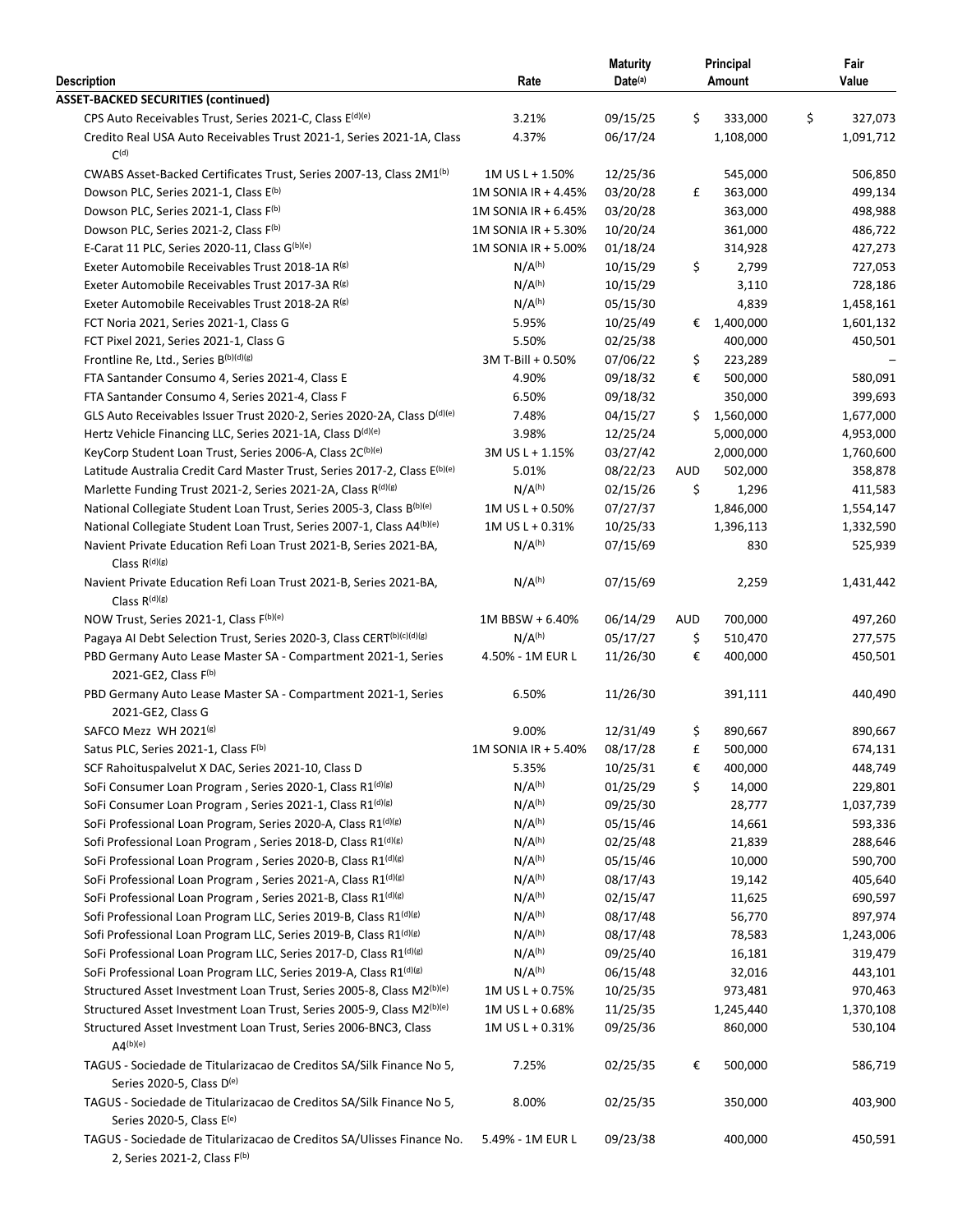|                                                                            |                                    | <b>Maturity</b>   |     | Principal |    | Fair       |  |  |
|----------------------------------------------------------------------------|------------------------------------|-------------------|-----|-----------|----|------------|--|--|
| <b>Description</b>                                                         | Rate                               | Date(a)<br>Amount |     |           |    | Value      |  |  |
| <b>ASSET-BACKED SECURITIES (continued)</b>                                 |                                    |                   |     |           |    |            |  |  |
| TAGUS - Sociedade de Titularizacao de Creditos SA/Ulisses Finance No.      | 5.00% - 1M EUR L                   | 09/23/38          | €   | 320,000   | \$ | 360,401    |  |  |
| 2, Series 2021-2, Class G(b)                                               |                                    |                   |     |           |    |            |  |  |
| Theorem Funding Trust 2022-1, Series 2022-1A, Class B(d)                   | 3.10%                              | 02/15/28          | \$  | 507,000   |    | 501,017    |  |  |
| Upstart Pass-Through Trust, Series 2021-ST6, Class CERT <sup>(d)(g)</sup>  | N/A <sup>(h)</sup>                 | 08/20/27          |     | 450,000   |    | 462,443    |  |  |
| Upstart Pass-Through Trust, Series 2021-ST8, Class CERT <sup>(d)(g)</sup>  | N/A <sup>(h)</sup>                 | 10/20/29          |     | 724,419   |    | 814,555    |  |  |
| Upstart Pass-Through Trust, Series 2021-ST9, Class CERT <sup>(d)(g)</sup>  | N/A <sup>(h)</sup>                 | 11/20/29          |     | 417,000   |    | 544,396    |  |  |
| Upstart Pass-Through Trust, Series 2022-ST1, Class CERT <sup>(d)(g)</sup>  | N/A <sup>(h)</sup>                 | 03/20/30          |     | 418,000   |    | 491,298    |  |  |
| USASF Receivables LLC, Series 2021-1A, Class D(d)                          | 4.36%                              | 03/15/27          |     | 1,125,000 |    | 1,128,263  |  |  |
| Zip Master Trust, Series 2021-1, Class D(b)                                | 1M BBSW + 3.70%                    | 04/10/24          | AUD | 500,000   |    | 354,479    |  |  |
| Zip Master Trust, Series 2021-1, Class E <sup>(b)</sup>                    | 1M BBSW + 5.70%                    | 04/10/24          |     | 500,000   |    | 354,479    |  |  |
| TOTAL ASSET-BACKED SECURITIES (Cost \$54,021,327)                          |                                    |                   |     |           | \$ | 52,880,669 |  |  |
| COLLATERALIZED LOAN OBLIGATIONS (22.14%) <sup>(b)</sup>                    |                                    |                   |     |           |    |            |  |  |
| ALM 2020, Ltd., Series 2020-1A, Class D(d)(e)                              | 3M US L + 6.00%                    | 10/15/29          | \$  | 751,000   | \$ | 743,790    |  |  |
| Anchorage Capital CLO 3-R, Ltd., Series 2018-3RA, Class E(d)(e)            | 3M US L + 5.50%                    | 01/28/31          |     | 551,000   |    | 533,148    |  |  |
| Anchorage Capital CLO 6, Ltd., Series 2017-6A, Class ER <sup>(d)</sup>     | 3M US L + 6.35%                    | 07/15/30          |     | 506,000   |    | 500,029    |  |  |
| Apex Credit Clo 2021, Ltd., Series 2021-1A, Class SUB(d)(g)                | N/A <sup>(h)</sup>                 | 07/18/34          |     | 667,000   |    | 480,240    |  |  |
| ARES XLIV CLO, Ltd., Series 2017-44A, Class SUB(d)(g)                      | N/A <sup>(h)</sup>                 | 04/15/34          |     | 1,605,000 |    | 690,150    |  |  |
| Ares XXXVIII CLO, Ltd., Series 2015-38X, Class SUB(s)                      | N/A <sup>(h)</sup>                 | 04/20/30          |     | 735,000   |    | 446,145    |  |  |
| Barings CLO, Ltd. 2013-I, Series 2017-IA, Class ER(d)(e)                   | 3M US L + 5.20%                    | 01/20/28          |     | 514,000   |    | 497,706    |  |  |
| Barings CLO, Ltd. 2018-III, Series 2018-3A, Class E <sup>(d)</sup>         | 3M US L + 5.75%                    | 07/20/29          |     | 250,000   |    | 242,700    |  |  |
| Birch Grove CLO, Ltd., Series 2019-19A, Class E <sup>(d)</sup>             | 3M US L + 6.77%                    | 06/15/31          |     | 250,000   |    | 247,900    |  |  |
| Carlyle Global Market Strategies CLO, Ltd., Series 2019-1A, Class ER(d)(e) | 3M US L + 6.94%                    | 07/20/31          |     | 1,095,000 |    | 1,071,458  |  |  |
| CFIP CLO 2013-1, Ltd., Series 2017-1A, Class ER(d)(e)                      | 3M US L + 6.65%                    | 04/20/29          |     | 2,004,000 |    | 1,988,970  |  |  |
| CFIP CLO 2014-1, Ltd., Series 2017-1A, Class ER(d)(e)                      | 3M US L + 6.60%                    | 07/13/29          |     | 1,833,000 |    | 1,817,969  |  |  |
| Gallatin CLO VIII 2017-1, Ltd., Series 2021-1A, Class ER <sup>(d)</sup>    | 3M US L + 6.92%                    | 07/15/31          |     | 250,000   |    | 243,150    |  |  |
| Generate CLO 3, Ltd., Series 2017-3A, Class ER <sup>(d)</sup>              | 3M US L + 6.40%                    | 10/20/29          |     | 250,000   |    | 248,650    |  |  |
| Jamestown CLO II, Ltd., Series 2018-2A, Class DR <sup>(d)(e)</sup>         | 3M US L + 5.45%                    | 04/22/30          |     | 508,000   |    | 494,944    |  |  |
| KKR CLO 10, Ltd., Series 2017-10, Class ER(d)(e)                           | 3M US L + 6.50%                    | 09/15/29          |     | 755,000   |    | 750,093    |  |  |
| KKR Financial CLO 2013-1, Ltd., Series 2017-1A, Class DR <sup>(d)</sup>    | 3M US L + 6.08%                    | 04/15/29          |     | 512,000   |    | 496,742    |  |  |
| MAN GLG US CLO, Ltd., Series 2021-1A, Class D(d)                           | 3M US L + 7.39%                    | 07/15/34          |     | 271,000   |    | 265,580    |  |  |
| Mountain View CLO X, Ltd., Series 2015-10A, Class E <sup>(d)(e)</sup>      | 3M US L + 4.85%                    | 10/13/27          |     | 799,000   |    | 787,015    |  |  |
| Neuberger Berman CLO XIV, Ltd., Series 2020-14A, Class ER2 <sup>(d)</sup>  | 3M US L + 6.75%                    | 01/28/30          |     | 1,212,000 |    | 1,202,183  |  |  |
| Newark BSL CLO 2, Ltd., Series 2017-1A, Class D(d)(e)                      | 3M US L + 6.30%                    | 07/25/30          |     | 502,000   |    | 498,837    |  |  |
| OCP CLO 2019-16, Ltd., Class Sub(d)(g)                                     | N/A <sup>(h)</sup>                 | 01/20/32          |     | 602,000   |    | 475,580    |  |  |
| OCP CLO, Ltd., Series 2017-6A, Class DR(d)(e)                              | 3M US L + 6.52%                    | 10/17/30          |     | 2,003,000 |    | 1,986,375  |  |  |
| OZLM Funding IV, Ltd., Series 2017-4A, Class D1R(d)(e)                     | 3M US L + 6.30%                    | 10/22/30          |     | 522,000   |    | 497,362    |  |  |
| OZLM XII, Ltd., Series 2015-12A, Class D(d)(e)                             | 3M US L + 5.40%                    | 04/30/27          |     | 562,000   |    | 559,415    |  |  |
| Race Point VIII CLO, Ltd., Series 2017-8A, Class ER(d)(e)                  | 3M US L + 6.85%                    | 02/20/30          |     | 640,000   |    | 602,816    |  |  |
| Regatta IX Funding, Ltd., Series 2017-1A, Class E <sup>(d)(e)</sup>        | 3M US L + 6.00%                    | 04/17/30          |     | 1,010,000 |    | 1,002,728  |  |  |
| Rockford Tower CLO, Ltd., Series 2019-1A, Class SUB(d)(g)                  | N/A <sup>(h)</sup>                 | 04/20/34          |     | 917,000   |    | 724,430    |  |  |
| RR 2, Ltd., Series 2017-2A, Class SUB(d)(g)                                | N/A <sup>(h)</sup>                 | 10/15/17          |     | 250,000   |    | 202,500    |  |  |
| RR 2, Ltd., Series 2017-2A, Class SUB(d)(g)                                | N/A <sup>(h)</sup>                 | 10/15/17          |     | 1,176,000 |    | 952,560    |  |  |
| Shackleton CLO, Ltd., Series 2017-8A, Class ER(d)                          | 3M US L + 5.34%                    | 10/20/27          |     | 1,000,000 |    | 985,800    |  |  |
| Signal Peak CLO 6, Ltd., Series 2018-6A, Class SUB(d)(g)                   | N/A <sup>(h)</sup>                 | 07/28/31          |     | 2,272,000 |    | 1,317,760  |  |  |
| Signal Peak CLO 6, Ltd., Series 2018-6A, Class SUB(d)(g)                   | N/A <sup>(h)</sup>                 | 07/28/31          |     | 1,000,000 |    | 580,000    |  |  |
| Taberna Preferred Funding II, Ltd., Series 2005-2A, Class B(d)(i)          | 3M US L + 0.90%                    | 11/05/35          |     | 529,000   |    | 142,830    |  |  |
| Taberna Preferred Funding, Ltd., Series 2005-3X, Class B1                  |                                    | 02/05/36          |     | 706,000   |    | 261,220    |  |  |
| Venture Xxv Clo, Ltd., Series 2016-25A, Class E(d)                         | 3M US L + 0.80%<br>3M US L + 7.20% | 04/20/29          |     | 900,000   |    | 879,120    |  |  |
| Wind River 2013-1 CLO, Ltd., Series 2017-1A, Class DR(d)                   | 3M US L + 6.30%                    | 07/20/30          |     | 523,000   |    | 503,963    |  |  |
|                                                                            |                                    |                   |     |           |    |            |  |  |

**TOTAL COLLATERALIZED LOAN OBLIGATIONS (Cost \$25,929,156) \$ 25,921,858**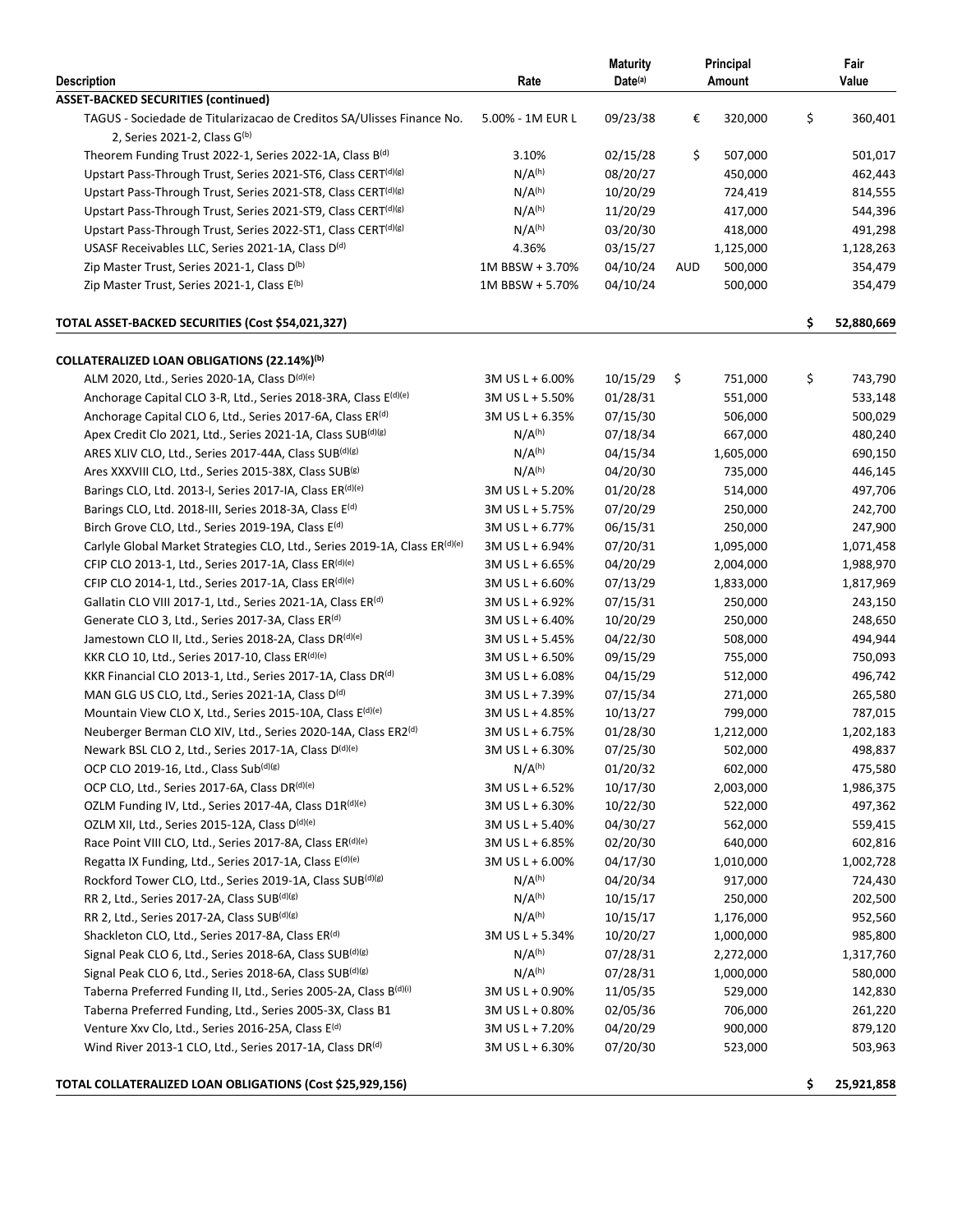|                                                                |       |               |    | Fair           |
|----------------------------------------------------------------|-------|---------------|----|----------------|
|                                                                |       | <b>Shares</b> |    | Value          |
| PREFERRED STOCKS (0.55%)(b)(j)                                 |       |               |    |                |
| New York Mortgage Trust, Inc., Series D                        |       | 8,071         | Ś. | 201,936        |
| New York Mortgage Trust, Inc., Series E                        |       | 17,808        |    | 446,447        |
| TOTAL PREFERRED STOCKS (Cost \$482,862)                        |       |               | \$ | 648,383        |
|                                                                | 7-Day |               |    | Fair           |
|                                                                | Yield | <b>Shares</b> |    | Value          |
| <b>MONEY MARKET FUNDS (12.65%)</b>                             |       |               |    |                |
| BlackRock Liquidity Funds T-Fund, Institutional Class          | 0.01% | 14,589,785    | S. | 14,589,785     |
| BNY Mellon U.S. Treasury Fund, Institutional Class             | 0.01% | 216,328       |    | 216,328        |
| TOTAL MONEY MARKET FUNDS (Cost \$14,806,113)                   |       |               | \$ | 14,806,113     |
|                                                                |       |               |    | Fair<br>Value  |
| TOTAL INVESTMENTS (128.40%) (Cost \$147,239,743)               |       |               | Ś. | 150,319,293    |
| Liabilities in Excess of Other Assets (-28.40%) <sup>(k)</sup> |       |               |    | (33, 244, 359) |
| <b>NET ASSETS (100.00%)</b>                                    |       |               | Ś. | 117,074,934    |
|                                                                |       |               |    |                |

*Percentages above are stated as a percentage of net assets as of January 31, 2022* 

#### **Investment Abbreviations:**

LIBOR - London Interbank Offered Rate EURIBOR - Euro Interbank Offered Rate SONIA IR - Sterling Over Night Index Average BOBL - German Federal Government Bond GILT - United Kingdom Federal Government Bond BBSW - Bank Bill Swap Rate T-BILL - U.S. Treasury Bill SOFR - Secured Overnight Financing Rate

#### **Reference Rates:**

- 1M EUR L 1 Month EURIBOR as of January 31, 2022 was (0.56)% 3M EUR L - 3 Month EURIBOR as of January 31, 2022 was (0.55)% 1M US L - 1 Month USD LIBOR as of January 31, 2022 was 0.11% 3M US L - 3 Month USD LIBOR as of January 31, 2022 was 0.31% 3M T-Bill - 3 Month Treasury Bill as of January 31, 2022 was 0.33% 1M SONIA IR - 1 Month SONIA as of January 31, 2022 was 0.20% 3M SONIA IR - 3 Month SONIA as of January 31, 2022 was 0.12% 1M BBSW - 1 Month BBSW as of January 31, 2022 was 0.01% 30D US SOFR - 30 Day US SOFR as of January 31, 2022 was 0.05% 12M US FED – 12 Month US FED as of January 31, 2022 was 0.08%
- <sup>(a)</sup> The maturity date for credit investments represents the expected maturity. Many of the instruments are callable through cash flows on the *underlying securities or other call features. Expected maturity may be earlier than legal maturity.*
- *(b) Floating or variable rate security. The Reference Rate is described above. Interest rate shown reflects the rate in effect at January 31, 2022. For securities based on a published reference rate and spread, the reference rate and spread are indicated in the description above. Certain variable rate securities are not based on a published reference rate and spread but are determined by the issuer or agent and are based on current market conditions. These securities do not indicate a reference rate and spread in their description above.*

*(c) Interest only security.*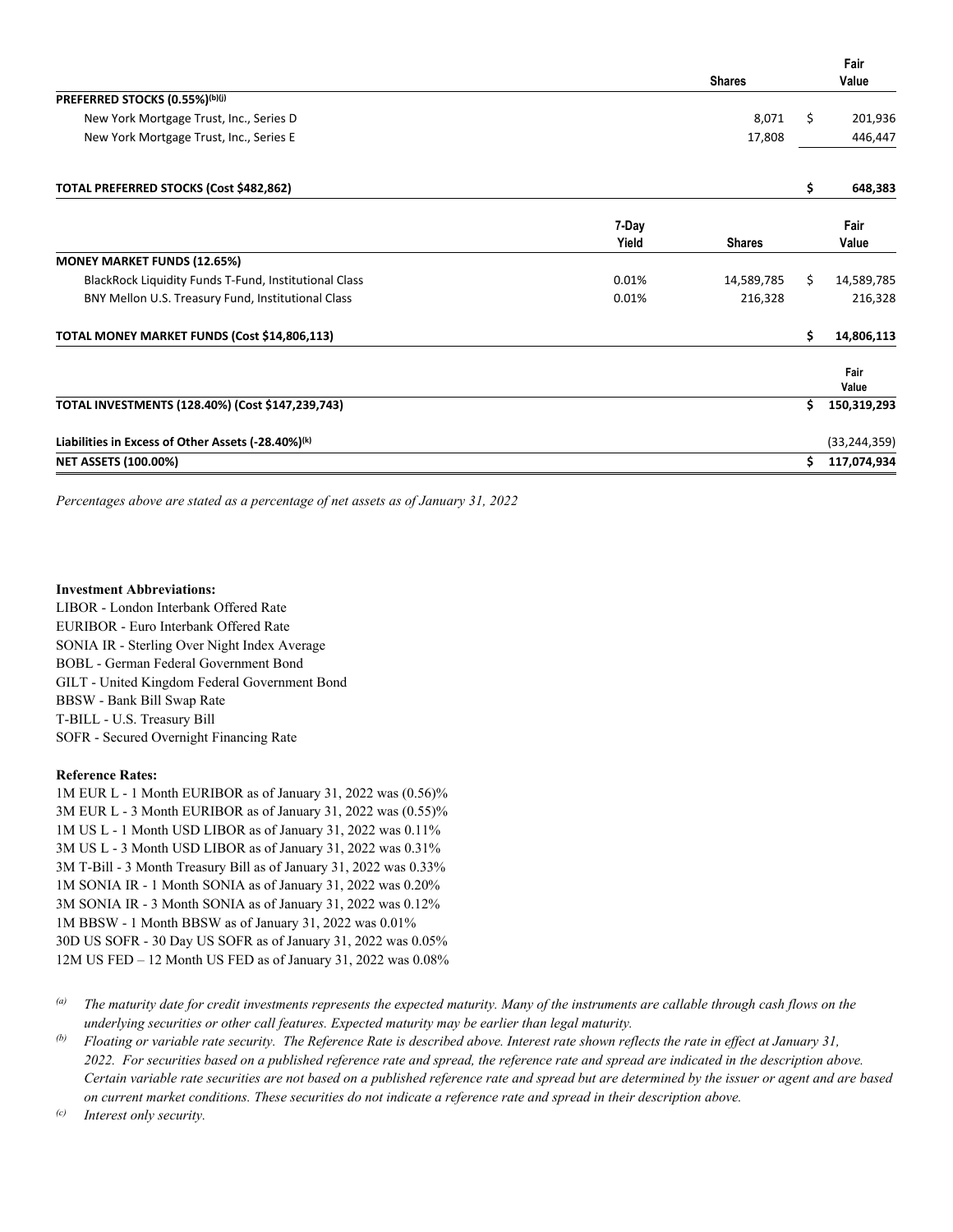- *(d) Securities not registered under the Securities Act of 1933, as amended (the "Securities Act"). These securities generally involve certain transfer restrictions and may be sold in the ordinary course of business in transactions exempt from registration. As of January 31, 2022, the aggregate market value of those securities was \$74,678,517, representing 63.79% of net assets.*
- *(e) On January 31, 2022, all or a portion of these securities were pledged as collateral for reverse repurchase agreements in the amount of \$51,955,579.*
- $\emptyset$  Step bond. Coupon changes periodically based upon a predetermined schedule. Interest rate disclosed is that which is in effect at January 31, *2022.*
- *(g) This security has been classified as level 3 in accordance with ASC 820 as a result of unavailable quoted prices from an active market or the unavailability of other significant observable inputs.*
- *(h) This security is a residual or equity position that does not have a stated interest rate. This residual or equity position is entitled to recurring distributions which are generally equal to the remaining cash flow of payments made by underlying securities less contractual payments to debt holders and fund expenses.*
- *(i) Security was in default as of January 31, 2022, and is therefore non-income producing.*

*(k) Includes cash being held as collateral for derivatives and reverse repurchase agreements.* 

*<sup>(</sup>j) Perpetual maturity.*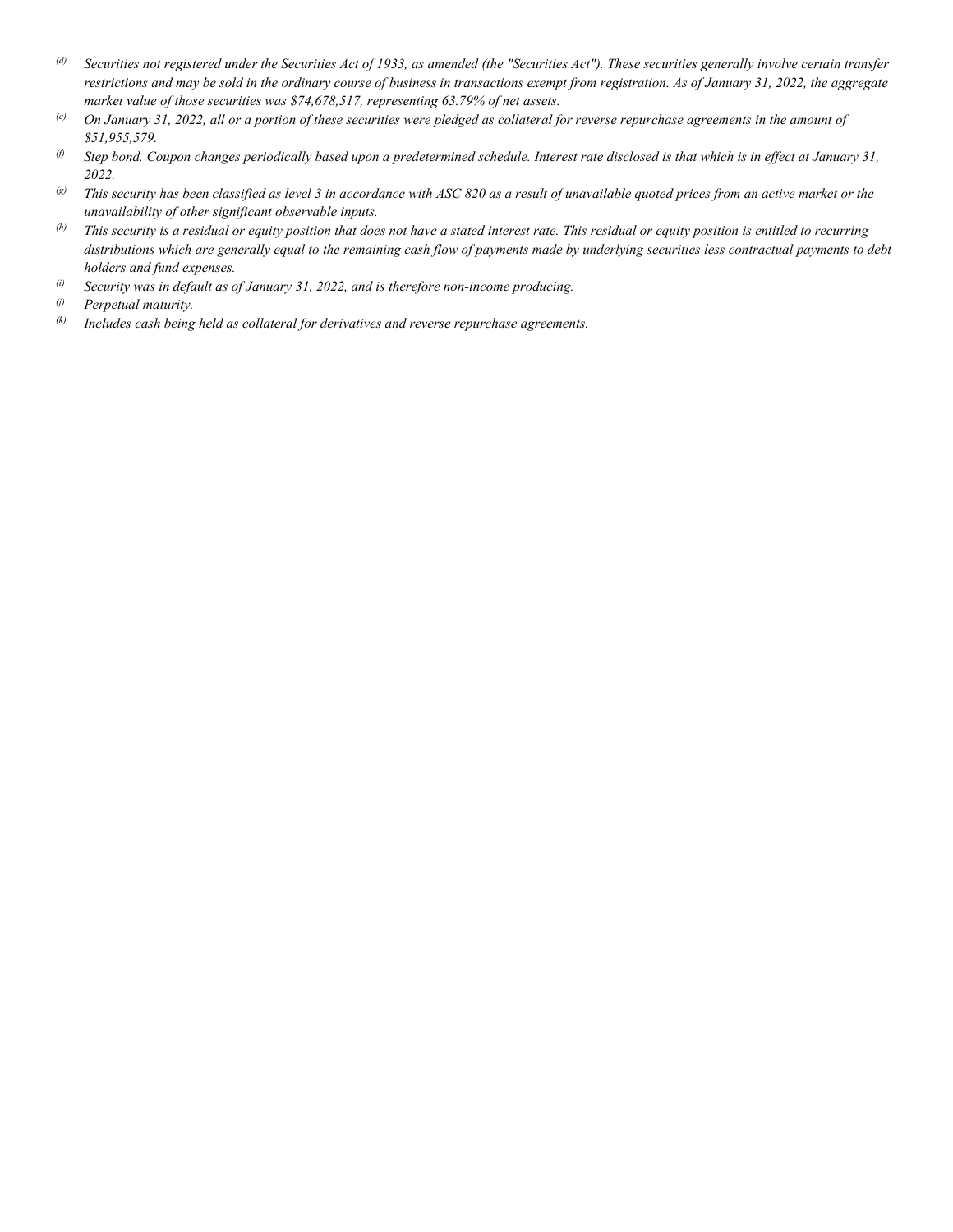#### **DERIVATIVE INSTRUMENTS**

#### **FUTURES CONTRACTS**

| <b>Description</b>                    | Counterparty       | <b>Position</b> | <b>Contracts</b> | <b>Expiration</b><br>Date |    | <b>Notional</b><br>Value |    | Value and<br><b>Unrealized</b><br>Appreciation/<br>(Depreciation) |
|---------------------------------------|--------------------|-----------------|------------------|---------------------------|----|--------------------------|----|-------------------------------------------------------------------|
| 2-YEAR U.S. TREASURY NOTE Wells Fargo |                    |                 |                  |                           |    |                          |    |                                                                   |
| <b>FUTURES</b>                        | Securities, LLC    | Short           | 70               | <b>March 2022</b>         | Ś. | (15, 165, 937)           | Ŝ. | 110,922                                                           |
| 5-YEAR U.S. TREASURY NOTE Wells Fargo |                    |                 |                  |                           |    |                          |    |                                                                   |
| <b>FUTURES</b>                        | Securities, LLC    | Short           | 278              | <b>March 2022</b>         |    | (33, 138, 469)           |    | 360,412                                                           |
| AUD/USD CURRENCY                      | <b>Wells Fargo</b> |                 |                  |                           |    |                          |    |                                                                   |
| <b>FUTURES</b>                        | Securities, LLC    | Short           | 23               | March 2022                |    | (1,627,135)              |    | 18,652                                                            |
| EUR/USD CURRENCY                      | <b>Wells Fargo</b> |                 |                  |                           |    |                          |    |                                                                   |
| <b>FUTURES</b>                        | Securities, LLC    | Short           | 72               | <b>March 2022</b>         |    | (10, 128, 150)           |    | 68,003                                                            |
|                                       | Wells Fargo        |                 |                  |                           |    |                          |    |                                                                   |
| <b>EURO BOBL FUTURES</b>              | Securities, LLC    | Short           | 16               | <b>March 2022</b>         |    | (2,377,028)              |    | 32,822                                                            |
| <b>GBP/USD CURRENCY</b>               | Wells Fargo        |                 |                  |                           |    |                          |    |                                                                   |
| <b>FUTURES</b>                        | Securities, LLC    | Short           | 58               | <b>March 2022</b>         |    | (4,877,437)              |    | (90, 981)                                                         |
|                                       | <b>Wells Fargo</b> |                 |                  |                           |    |                          |    |                                                                   |
| <b>LONG GILT FUTURES</b>              | Securities, LLC    | Short           | 1                | <b>March 2022</b>         |    | (164, 024)               |    | 3,890                                                             |
| US 10-YR U.S. TREASURY                | Wells Fargo        |                 |                  |                           |    |                          |    |                                                                   |
| <b>NOTE FUTURES</b>                   | Securities, LLC    | Short           | 6                | <b>March 2022</b>         |    | (767, 813)               |    | 6,000                                                             |
|                                       |                    |                 |                  |                           | \$ | (68, 245, 993)           | \$ | 509,719                                                           |

## **CREDIT DEFAULT SWAP CONTRACTS - SELL PROTECTION (OVER THE COUNTER)(a)**

|                                                                             |                |                   |            |                      | Implied              |                       |                |   |                 |     |                                |
|-----------------------------------------------------------------------------|----------------|-------------------|------------|----------------------|----------------------|-----------------------|----------------|---|-----------------|-----|--------------------------------|
|                                                                             |                | <b>Fixed Deal</b> |            |                      | <b>Credit Spread</b> |                       |                |   | <b>Upfront</b>  |     | <b>Unrealized</b>              |
|                                                                             |                | Receive           |            |                      | at January           | <b>Notional</b>       |                |   | <b>Premiums</b> |     | Appreciation/                  |
| <b>Reference Obligations</b>                                                | Counterparty   | Rate              | Currency   | <b>Maturity Date</b> | $31.2022^{(b)}$      | Amount <sup>(c)</sup> | Value          |   |                 |     | Received/(Paid) (Depreciation) |
| The Markit CMBX<br>North America<br>AAA Series 12<br>Index                  | Morgan Stanley | 5.00%             | <b>USD</b> | 8/17/61              | 0.50%                | 10,000,000            | \$ (15,324) \$ |   | 57,679          | \$. | 42,355                         |
| The Markit CDX High<br><b>Yield Series 33</b><br>Index Tranche<br>$15 - 25$ | Morgan Stanley | 5.00%             | <b>USD</b> | 6/20/24              | 7.50%                | 5,000,000             | (311, 157)     |   | 125,000         |     | (186, 157)                     |
|                                                                             |                |                   |            |                      |                      |                       | \$ (326, 481)  | Ś | 182,679         | Ŝ.  | (143, 802)                     |

#### *Credit default swaps pay quarterly.*

*(a) If the Fund is a seller of protection and a credit event occurs, as defined under the terms of that particular swap agreement, the Fund will either (i) pay to the buyer of protection an amount equal to the notional amount of the swap and take delivery of the referenced obligation or underlying securities comprising the referenced index or (ii) pay a net settlement amount in the form of cash or securities equal to the notional*  amount of the swap less the recovery value of the referenced obligation or underlying securities comprising the referenced index.<br>(b) Implied credit spreads, represented in absolute terms, utilized in determining the mark

serve as an indicator of the current status of the payment/performance risk and represent the likelihood or risk of default for the credit derivative. The implied credit spread of a particular referenced entity reflects the cost of buying/selling protection and may include upfront payments required to be made to enter into the agreement. Wider credit spreads represent a deterioration of the referenced entity's credit *soundness and a greater likelihood or risk of default or other credit event occurring as defined under the terms of the agreement.*